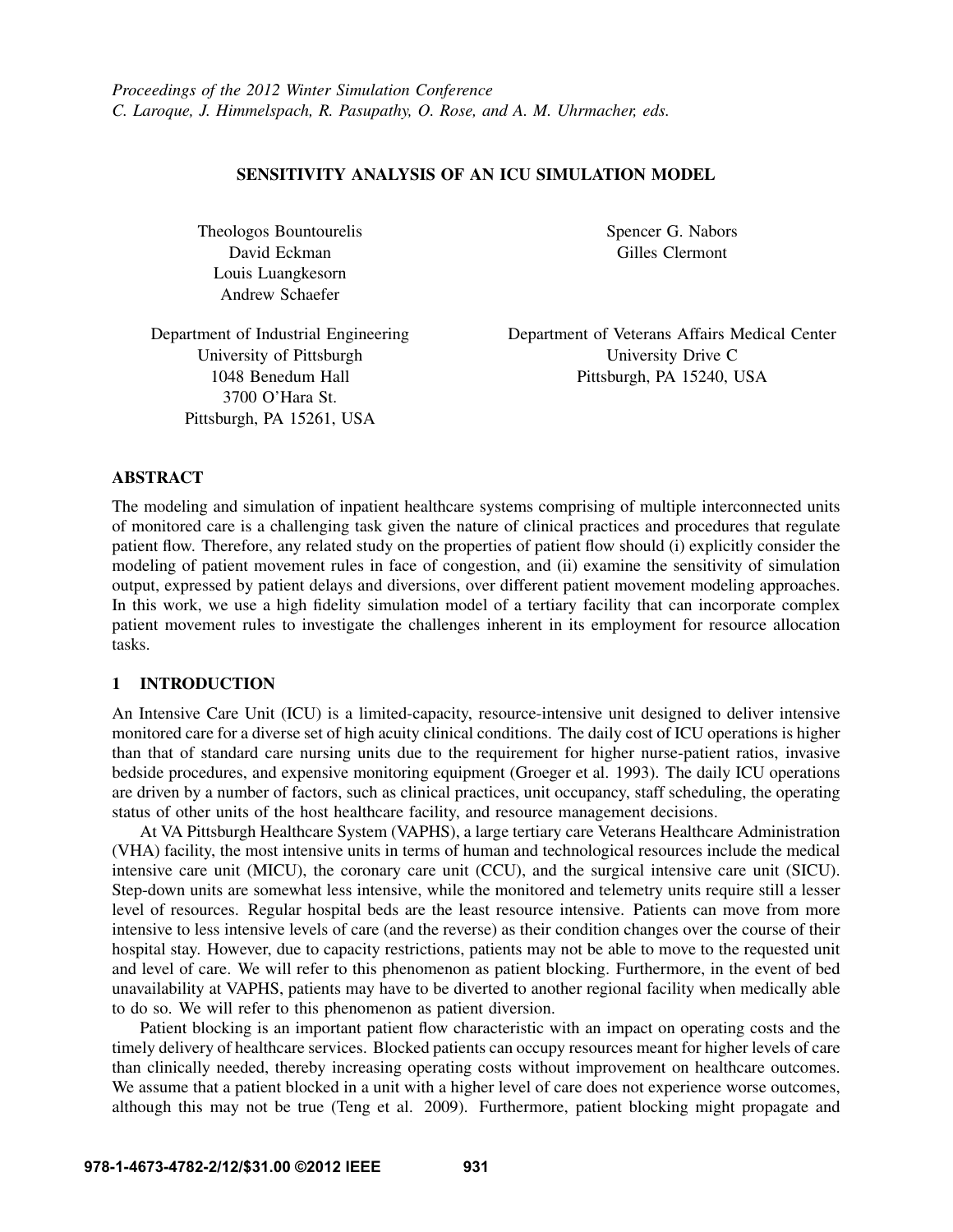disrupt operations in other related units. For example, patient blocking at an ICU may delay bed availability which, in turn, may affect the operations at the surgical theater. In some cases, patients with illnesses necessitating ICU level of care may be forced to receive intensive care in non-monitored beds, or other more stable patients may be discharged prematurely incurring a significant cost.

Patient diversion is another important patient flow statistic with a significant impact on VAPHS patient expenditures. In reality, the majority of ICU patients get diverted before their arrival at the VAPHS facility. An operator is responsible for orchestrating the transfer of the patient from the off-site facility to the VAPHS. Given the patient's medical condition and a waiting time estimate from the Emergency Department (ED), the operator decides whether the patient should be diverted to another facility. There is no generally accepted estimate on the time above which a patient is diverted and often diversion decisions are case specific. Furthermore, given the large risks and expense of diverting patients from the ICU, there is a strong bias against diversions whenever possible.

Identifying the factors that drive patient blocking and diversions is a challenging task given the inherent complexity of the healthcare facilities where ICUs operate. Given that most ICU patients experience multiple unit transitions, it is important to adopt a modeling approach that will consider the ICUs as an integral part of a larger healthcare facility. While most researchers concentrate their modeling effort on some individual area of the hospital, large scale simulation models are relatively rare. This may be due to the unique challenges pertaining to increased data requirements and the need for extensive clinical personnel involvement. Moreover, given the size of the facility and the complexity of rules (often case specific) dictating patient movement, it is important to develop simulation code able to accurately represent patient flow under a large number of model inputs pertaining to (i) resource allocation schemes, and (ii) possible sets of patient movement rules. This is particularly important for the sensitivity analysis of model output since the testing of various interventions will have to be performed over a variety of patient movement rules and policies that attempt to approximate, on average, the actual patient flow dynamics.

In light of the above, the work presented herein concerns our extensive simulation work on a resource allocation project on the VAPHS. Although the work is specific to the VAPHS facility we believe that the depth of the analysis and the empirical findings can provide useful feedback to future large scale healthcare projects. The rest of this paper is structured as follows: In Section 2 we give an overview of the challenges inherent in the modeling of ICUs. Next, in Section 3 we describe the facility that is the center of our analysis. Subsequently, in Section 4 we present the simulation model developed with a focus on patient blocking and diversions. In Section 5 we describe the simulation work and the sensitivity analysis of our results. Finally, in Section 6 we summarize our work and outline a number of directions for future research.

# 2 CHALLENGES IN ICU MODELING

Patient Blocking, Diversions, and Other Issues: In this section, we take a closer look at the factors that make modeling, analyzing, and managing ICUs challenging. Clinical units and particularly ICUs are specialized units that admit critically ill patients and may vary significantly across different hospitals. Some hospitals utilize ICUs that are dedicated to specific patient types. For example, a single hospital might possess a medical ICU as well as a surgical ICU that only handles surgery patients. Smaller hospitals may have only a single ICU that handles all patient types and illnesses in which case prioritizing patients is a critical issue. Yet still other hospitals may have ICUs dedicated to a subset of patients, for example a neurosurgical ICU. Irrespective of the configuration, all ICUs have only a finite (and relatively small) number of beds. Several types of illnesses can send a patient to the ICU, and depending on the type and acuity of the illness, the regimen prescribed to the patient, and physiological differences between patients, it may be difficult to model a "typical" ICU patient's flow through the system. Even patients suffering from the same illness can have vastly different experiences in the ICU. This inherent heterogeneity makes it difficult to assess an "average" patient's length of stay or the overall impact on other units of the hospital.

As the most resource-intensive unit in a healthcare facility, the ICU cannot be analyzed in isolation from other upstream or downstream inpatient units and departments. The majority of ICU patients follow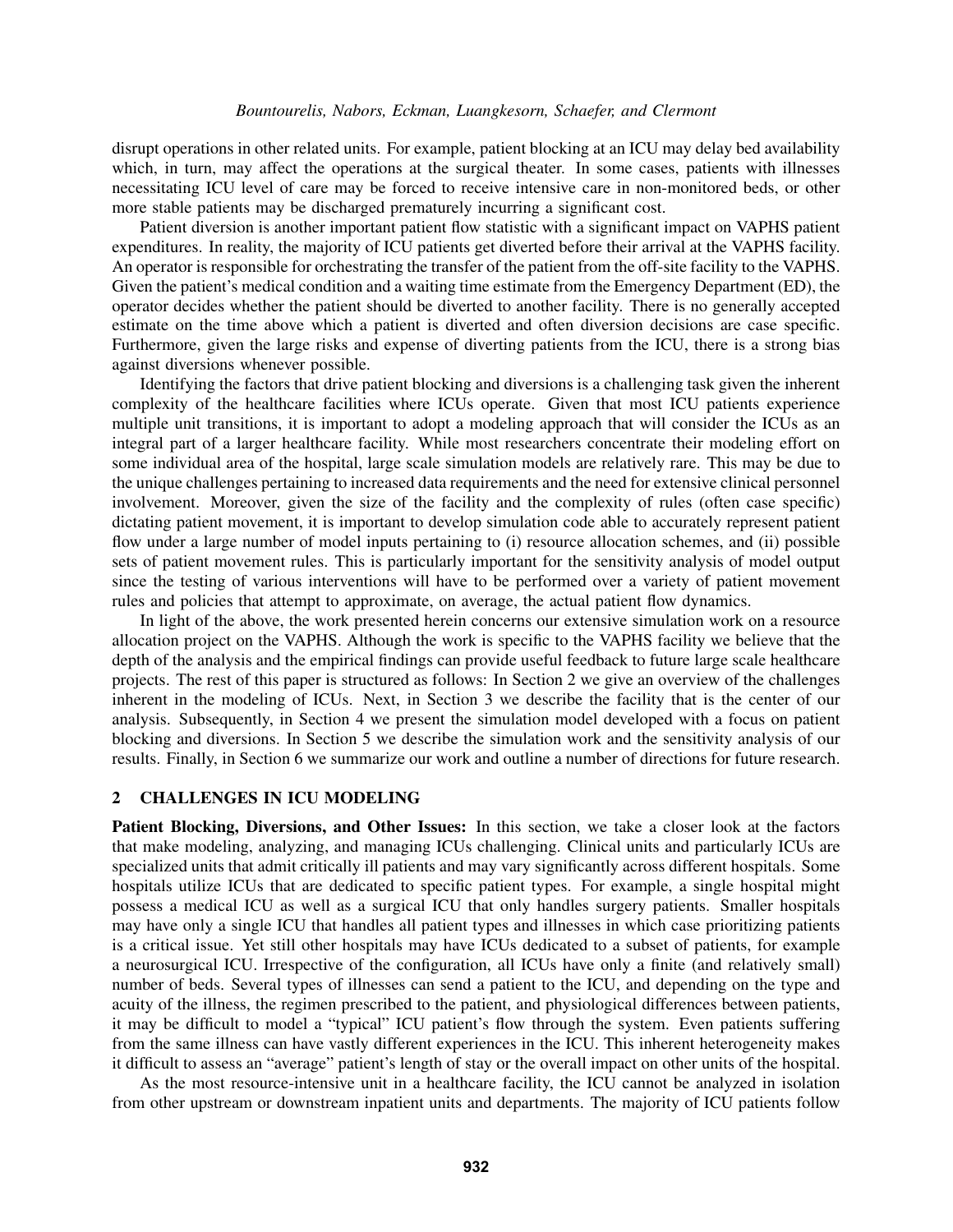a similar flow through the system. As soon as the patient is medically ready to leave the ICU, a request is made by the attending physician to transfer the patient to a telemetry, step-down, or regular hospital bed that is less intensive than the care received in the ICU. From the step-down bed, the patient is usually transferred to a regular hospital bed from which he or she is ultimately discharged. However, patients may have trouble getting getting into, and out of, the ICU due to the blocking phenomenon.

Blocking in the ICU can happen in the following ways: First, an arriving patient who requires intensive care may be denied admission to the ICU due to bed unavailability (i.e., all ICU beds are occupied, or the unoccupied beds may not be suitable for the new patient). In such cases, an existing ICU patient may be (prematurely) transferred to a lower level of care to accommodate the new patient; otherwise, the arriving patient must be diverted to another hospital or treated at a lower level of care, thereby delaying the critical care they need. In extreme cases, patients must receive ICU-level care in non-monitored beds. For instance, equipment and personnel may need to be moved to the emergency department to administer ICU-level care and stabilize the patient until an ICU bed is available. Blocking has devastatingly negative effects on the operation and flow of the ICU and other hospital units. For example, unavailability of an ICU bed may cause ED overcrowding, surgery cancellations for procedures that require post-surgery intensive care, and inadequate delivery of high acuity care.

The second type of blocking is experienced by existing ICU patients who cannot be transferred out of the ICU due to unavailability of beds at lower levels of care. That is, patients who are medically able to leave the ICU might be forced to stay there until a downstream bed becomes available. Obviously, this type of blocking serves to exacerbate the former type as fewer ICU patients can be admitted. It is important to note that patients who are prematurely transferred out of the ICU may be forced to re-enter it if their medical condition worsens at any downstream stage. Blocking also stems from a shortfall of external nursing care facilities, or due to institutional rules and procedures. For example, if transfers to external facilities are prohibited during the weekend, step-down and hospital beds can all become occupied over the weekend, thereby blocking the transfer of ICU patients.

Clinical Practices and Procedures: Modeling an ICU (and its interacting units) is complicated by clinical practices and procedures that are often employed to control the flow of patients into and out of the ICU. These practices can be viewed as "rules of thumb" for daily ICU operations, and they can vary dramatically across hospitals or across doctors within the same hospital. For example, a medical ICU (MICU) might accept post-surgery patients if no beds are available in the surgical ICU (SICU) or in the post-anesthesia room (PAR) of the hospital. As noted earlier, some ICUs may discharge patients early if the ICU occupancy reaches its peak. Patient demographics, proximity to other clinical facilities, and the level of outpatient care available may also affect the length of stay and the patient mix. Ultimately, a universal set of rules for transferring or discharging patients does not exist, thereby complicating the task of modeling these important dynamics.

The simulation modeler must decide which rules to include and which to exclude, for each rule added to the model can potentially add one or more control parameters that need to be estimated from data. For example, it is clear that not all surgery patients are diverted to the MICU following surgery, but the exact proportion that are diverted may be difficult to estimate, even for clinical staff members who are involved in day-to-day decision making. Out of necessity, these parameters can be assigned initial values based on an educated guess and subsequently updated when the (simulation or analytical) model is calibrated. But if the number of unknown parameters is significant, the process of calibrating the model can be nontrivial and very time-consuming. In the next section we provide a description of the clinical facility that is the focus of this work.

# 3 FACILITY

The VAPHS hospital serves as an acute care facility and has 146 inpatient beds distributed among medicine, surgery, neurology, cardiology, and critical care. The VAPHS facility is comprised of several ICUs, inpatient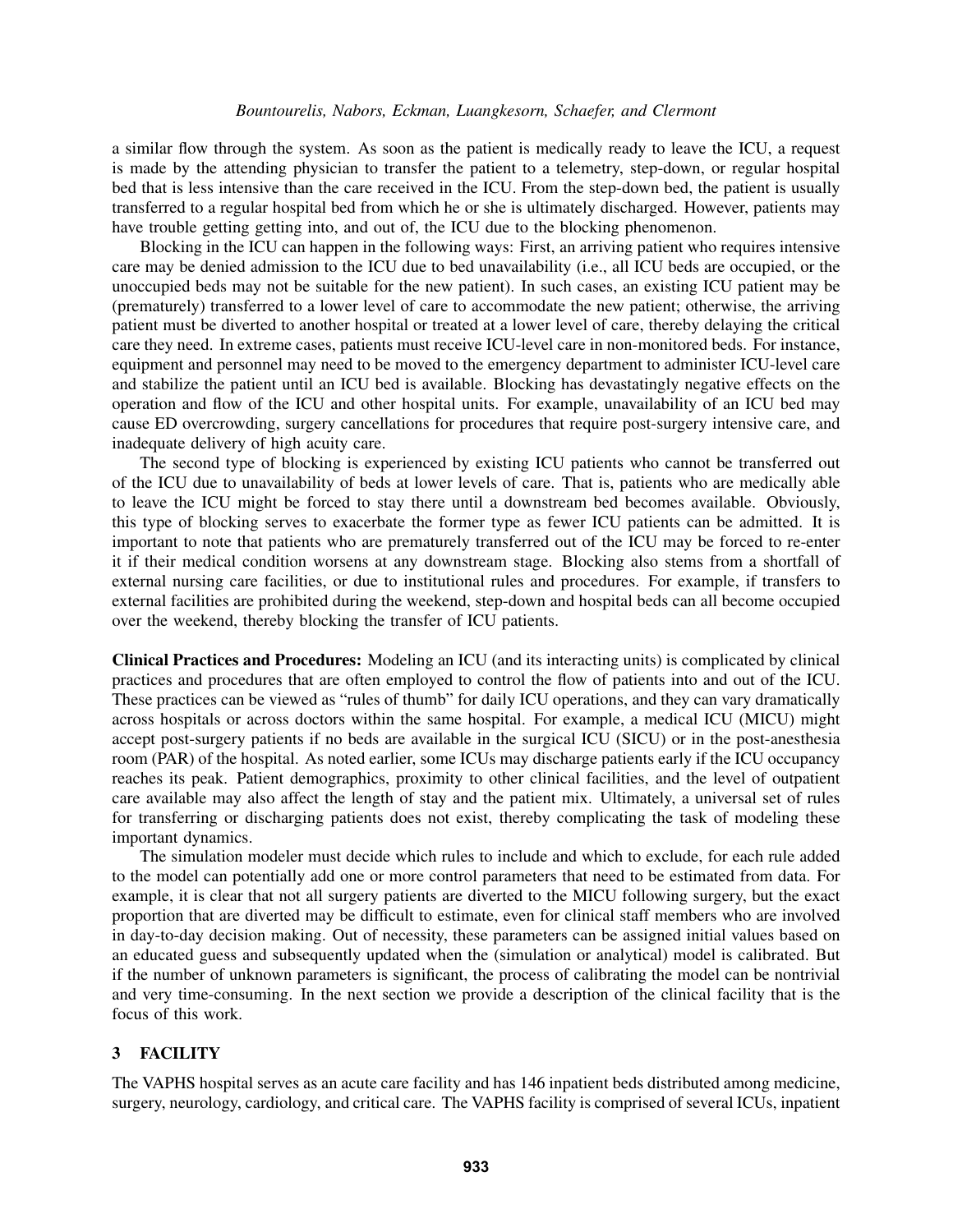units, and departments. Table 1 summarizes the units (modules) explicitly modeled. After examining patient

| <b>Inpatient Units Explicitly Modeled</b> |           |                            |  |  |  |
|-------------------------------------------|-----------|----------------------------|--|--|--|
| Unit Name                                 | # of Beds | <b>Nurse-Patient Ratio</b> |  |  |  |
| Medical ICU (MICU)                        |           | 1:2                        |  |  |  |
| Surgical ICU (SICU)                       | 9         | 1:2                        |  |  |  |
| Coronary Care Unit (CCU)                  | 12        | 1:2                        |  |  |  |
| Step Down Unit (SDU)                      | 9         | 1:3                        |  |  |  |
| Monitored Medical unit                    | 13        | 1:4                        |  |  |  |
| Monitored Surgical unit                   | 12        | 1:4                        |  |  |  |
| Non-Monitored Medical and Surgical units  | 71        | 1.5                        |  |  |  |

Table 1: VAPHS Unit Bed Capacity and Staffing.

data files, we compile a list of locations from which patients apply for admission to the inpatient units listed in Table 1. Subsequently, with the help of the Subject Matter Experts (SME), we aggregate those locations into five *patient sources* listed below:

- 1. Emergency Department (ED)
- 2. Operating Room (OR)
- 3. Post-Anesthesia Recovery (PAR) Room
- 4. Other Floors
- 5. Direct Admissions

## 4 SIMULATION MODEL

#### 4.1 Simulation Software

The simulation model is coded in the OMNeT++ simulation package, an event-driven C++ simulation library designed for building network simulators (OMNeT++ Community 2001) for telecommunication applications. OMNeT++ provides versatile tools for configuring simulation models and collecting simulation output. This platform adopts a modular approach for building simulation models that makes it easy to implement complex scenarios and configurations. OMNeT++ allows the separation of model and input data through the use of a configuration text file. Furthermore, we can implement complex patient movement policies by describing them as text in the aforementioned configuration file. As a result of the above, the use of OMNeT++ can result in a simulation model that can be easily configured for thousands of simulation runs which can then be performed in parallel on a computer cluster. This is a necessary requirement for evaluating model inputs and performing sensitivity analysis as we will see in the subsequent chapters of this article.

## 4.2 Modeling the Facility

The ICU patient flow simulation model used in this work is an updated version of the model presented in Bountourelis et al. (2011). The simulation model is comprised of a set of modules corresponding to the patient sources (Items 1-5) and units (items of Table 1). The modules have a number of attribute variables pertinent to the unit or department they represent (e.g., number of beds).

An integral feature of the model is the use of a database containing patient instances that correspond to real de-identified cases of patients admitted and treated at the VAPHS. The patient instances were compiled from patient movement data retrieved from the VAPHS data warehouse. Each patient instance is described by (i) an arrival source (Items 1-5), (ii) a sequence of visited units and departments (items of Table 1 and Items 1-5), and (iii) a corresponding sequence of length of stay (LOS) values. Furthermore, using the initial database entries for every patient we estimated a series of patient arrival rates. That is, for every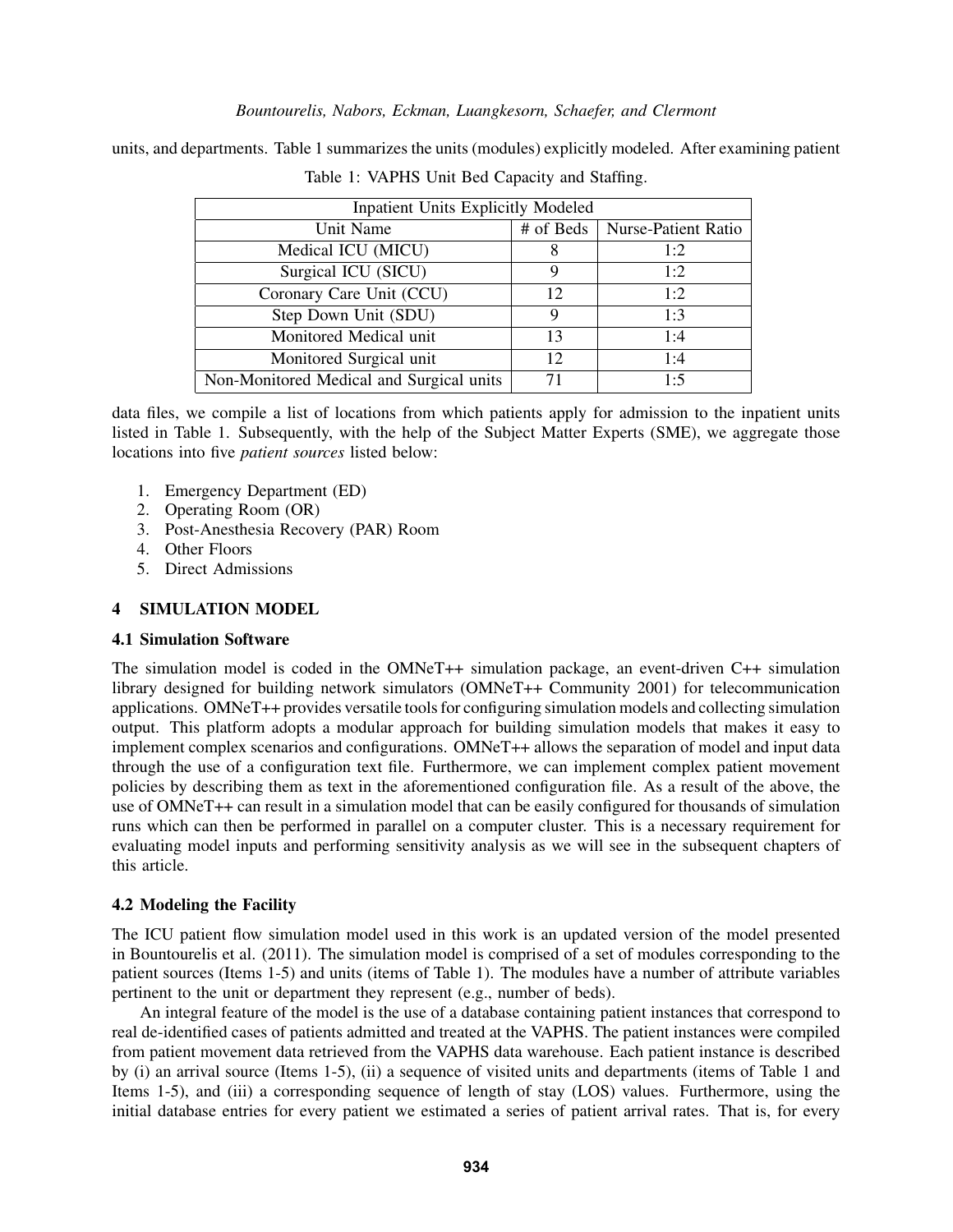patient source, hour of the day, and day of the week, we were able to estimate a patient arrival rate. For more details regarding the model structure and the processing of VAPHS patient movement data we refer the reader to Bountourelis et al. (2011).

The program logic underlying patient generation and movement is as follows: Every hour of the day and day of the week, the program retrieves the corresponding arrival rate for each patient source and generates a number of patient arrivals using the Poisson distribution. Subsequently, the program queries the patient database and randomly selects, with replacement, the corresponding number of patients from each source. The patient entities are inserted into the generating module in order to initiate their transition through the different modules of the simulation program. When a patient's assigned LOS expires, a request is made for a bed in the unit listed next in the unit sequence. In case there is no available bed in the next assigned unit, the patient entities can be moved to a different simulation module (representing a unit or department) according to a selected set of movement rules. After the next LOS expires, the patient resumes the unit sequence. If no bed is found, the patient is declared blocked until a suitable bed becomes available. When the patient entity completes the assigned unit sequence, the patient is discharged and output data is extracted.

#### 4.3 Patient Movement Rules

As discussed in Section 2, patient flow is regulated by a collection of rules (often undocumented) that can vary even between doctors of the same hospital. Generally speaking, the transferring of patients between units is based on the grouping of monitored units by level of care. Units with similar levels of care (or higher) are often considered as alternatives for blocked patients. For example, a medical telemetry unit might accept post-surgery patients if no beds are available in the surgical telemetry, or the CCU might accept patients that otherwise would be admitted at the congested MICU. While a collection of these rules are an important component for the simulation work, it is impossible to account for all of the possible scenarios that might be encountered. Therefore, it is important for a large scale simulation model to read and implement sets of patient movement rules in an attempt to capture the underlying trends of patient flow. The objective is to run the model over different sets of rules so that the modeler can conduct sensitivity analysis and examine the robustness of resource allocation schemes under a variety of different scenarios. In this simulation work, we consider two approaches for modeling patient movement rules:

*Explicit Rules:* In this approach, patient movement rules are described as a set of *directives*. A set of directives is illustrated in Table 2 where every row is a collection of alternatives for patients who cannot find a bed at their next assigned unit. The first column denotes the patient's current location and the second column his or her assigned unit. The rest of the entries denote the units (in order of preference) where the simulation program will look for an available bed.

*Generic Rules:* In this modeling approach blocked patients seek an available bed at a unit of the same level of care. If a bed cannot be found, they seek a bed at a unit of an immediately higher level of care with a pre-specified probability. If beds are available in more than one unit of immediately higher level of care, the patient is transfered to the one with the most available beds.

Patient Diversions: In reality, the majority of diversion decisions for ICU patients are made before their arrival at the VAPHS facility. On the other hand, telemetry patients usually have to wait for an amount of time (depending on their condition) before being diverted to another facility. In this model we adopt the following rules governing patient diversions: (i) for an ICU patient arriving from the ED or Direct Admissions, if a bed cannot be found using the patient movement directives, he or she is diverted immediately, and (ii) for a telemetry patient arriving from ED or Direct Admissions, if a bed cannot be found using the patient movement directives, he or she is diverted after a pre-specified waiting time.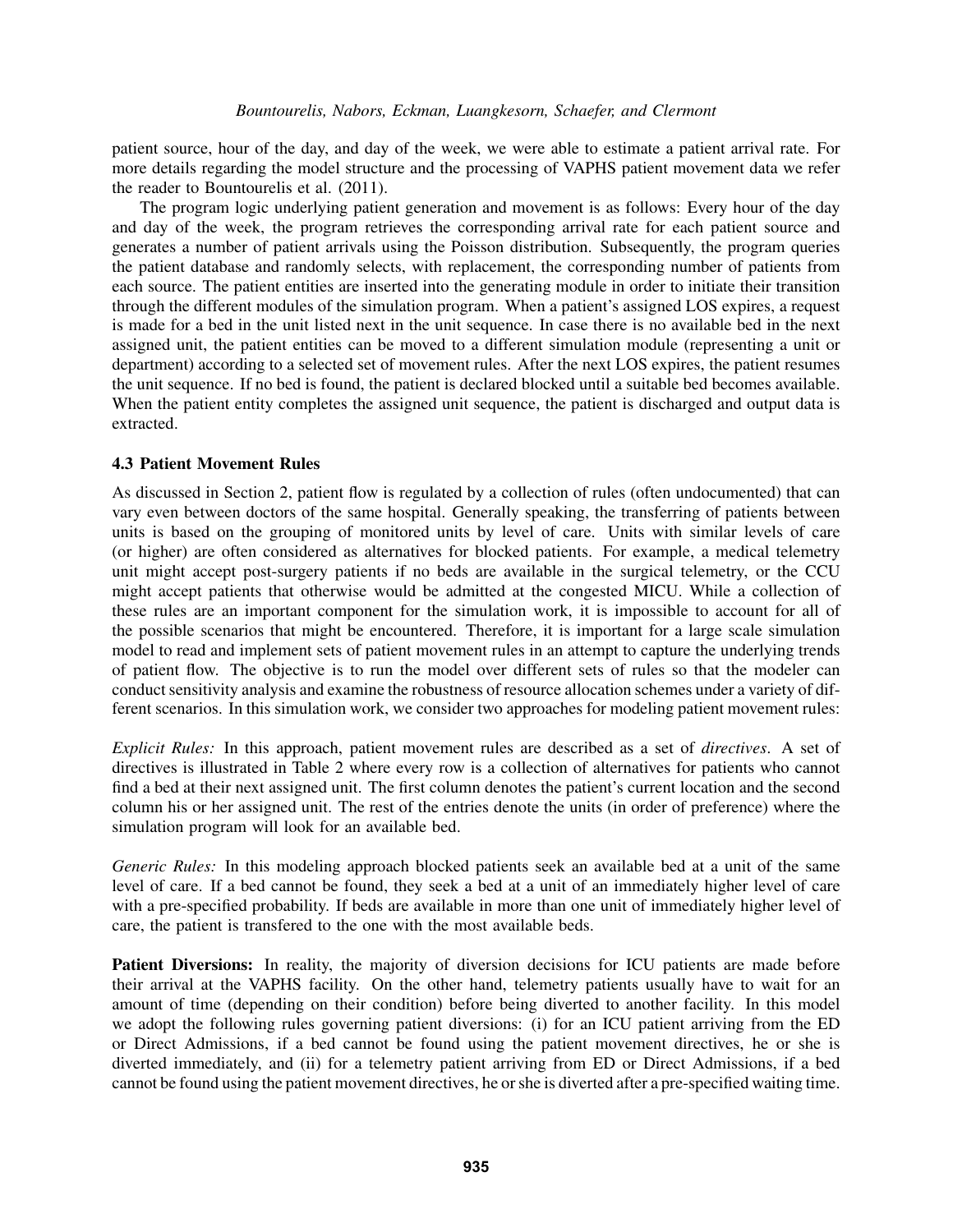Patient Blocking: Patient blocking can occur for patients residing in patient sources (Items 1-5) and units (items of Table 1) if their next assigned unit (items of Table 1) has no available beds. If no bed is found at the alternative units, or if there are no alternatives at all, the patient is declared blocked. Patient movement directives attempt to capture a wide range of possible scenarios. In some instances a post-surgery patient might be moved to an MICU instead of the SICU, or another patient initially assigned to a monitored unit might be moved upstream to a higher level of care.

| <b>Explicit Patient Movement Rules</b> |             |                   |             |             |              |  |
|----------------------------------------|-------------|-------------------|-------------|-------------|--------------|--|
| Current                                | Destination | Alternatives      | Current     | Destination | Alternatives |  |
| <b>ED</b>                              | <b>MICU</b> | CCU, SICU         | PAR         | <b>MICU</b> | SICU, CCU    |  |
| <b>ED</b>                              | <b>SICU</b> | MICU, CCU         | PAR         | <b>SICU</b> | MICU, CCU    |  |
| ED                                     | <b>CCU</b>  | MICU, SICU        | PAR         | <b>CCU</b>  | SICU, MICU   |  |
| ED                                     | <b>SDU</b>  | SICU, MICU        | PAR         | SDU         | SICU, MICU   |  |
| ED                                     | Mon. Med.   | Mon. Surg., SDU   | PAR         | Mon. Med.   | Mon. Surg.   |  |
| <b>ED</b>                              | Mon. Surg.  | Mon. Med., SDU    | PAR         | Mon. Surg.  | Mon. Med.    |  |
| Outside                                | <b>MICU</b> | CCU, SICU         | <b>MICU</b> | <b>SDU</b>  | None         |  |
| Outside                                | <b>SICU</b> | MICU, CCU         | <b>MICU</b> | Mon. Med.   | Mon. Surg.   |  |
| Outside                                | <b>CCU</b>  | MICU, SICU        | <b>MICU</b> | Mon. Surg.  | None         |  |
| Outside                                | SDU         | <b>SICU, MICU</b> | <b>SICU</b> | <b>SDU</b>  | None         |  |
| Outside                                | Mon. Med.   | Mon. Surg.        | <b>SICU</b> | Mon. Med.   | Mon. Surg.   |  |
| Outside                                | Mon. Surg.  | Mon. Med.         | <b>SICU</b> | Mon. Surg.  | SDU          |  |
| <b>OR</b>                              | <b>MICU</b> | SICU, CCU         | <b>CCU</b>  | <b>SDU</b>  | None         |  |
| <b>OR</b>                              | <b>SICU</b> | MICU, CCU         | <b>CCU</b>  | Mon. Med.   | Mon. Surg.   |  |
| <b>OR</b>                              | <b>CCU</b>  | <b>SICU, MICU</b> | CCU         | Mon. Surg.  | <b>SDU</b>   |  |
| <b>OR</b>                              | <b>SDU</b>  | SICU, MICU        | SDU         | <b>MICU</b> | SICU, CCU    |  |
| <b>OR</b>                              | Mon. Med.   | Mon. Surg.        | SDU         | <b>SICU</b> | MICU, CCU    |  |
| <b>OR</b>                              | Mon. Surg.  | Mon. Med.         | SDU         | <b>CCU</b>  | MICU, SICU   |  |
| SDU                                    | Mon. Med.   | Mon. Surg.        | SDU         | Mon. Surg.  | None         |  |

Table 2: Movement Directives.

## 4.4 Measures of Interest

In the following we introduce our approach to evaluate the potential cost impact of patient blocking and diversions through the use of relevant measures that capture the overall monetary effects of these phenomena. We will refer to them as the cost of blocking and the cost of diversions.

Blocking and Associated Cost: The driving factor behind the definition of blocking cost is that blocked patients occupy expensive resources no longer clinically required; consequently, operating costs increase without improvement in healthcare outcomes. We retrieve a daily operating cost for each of the units included in the simulation model and we calculate the cost of blocking as follows: For each unit, the simulation model records all the experienced blocking times and the corresponding destination units. Subsequently, we obtain the monetary impact of the particular blocking sample by multiplying the difference in daily operating expenses between the current and the destination unit with the corresponding blocking time. Using the sum of blocking costs we calculate an average monthly blocking costs for each unit.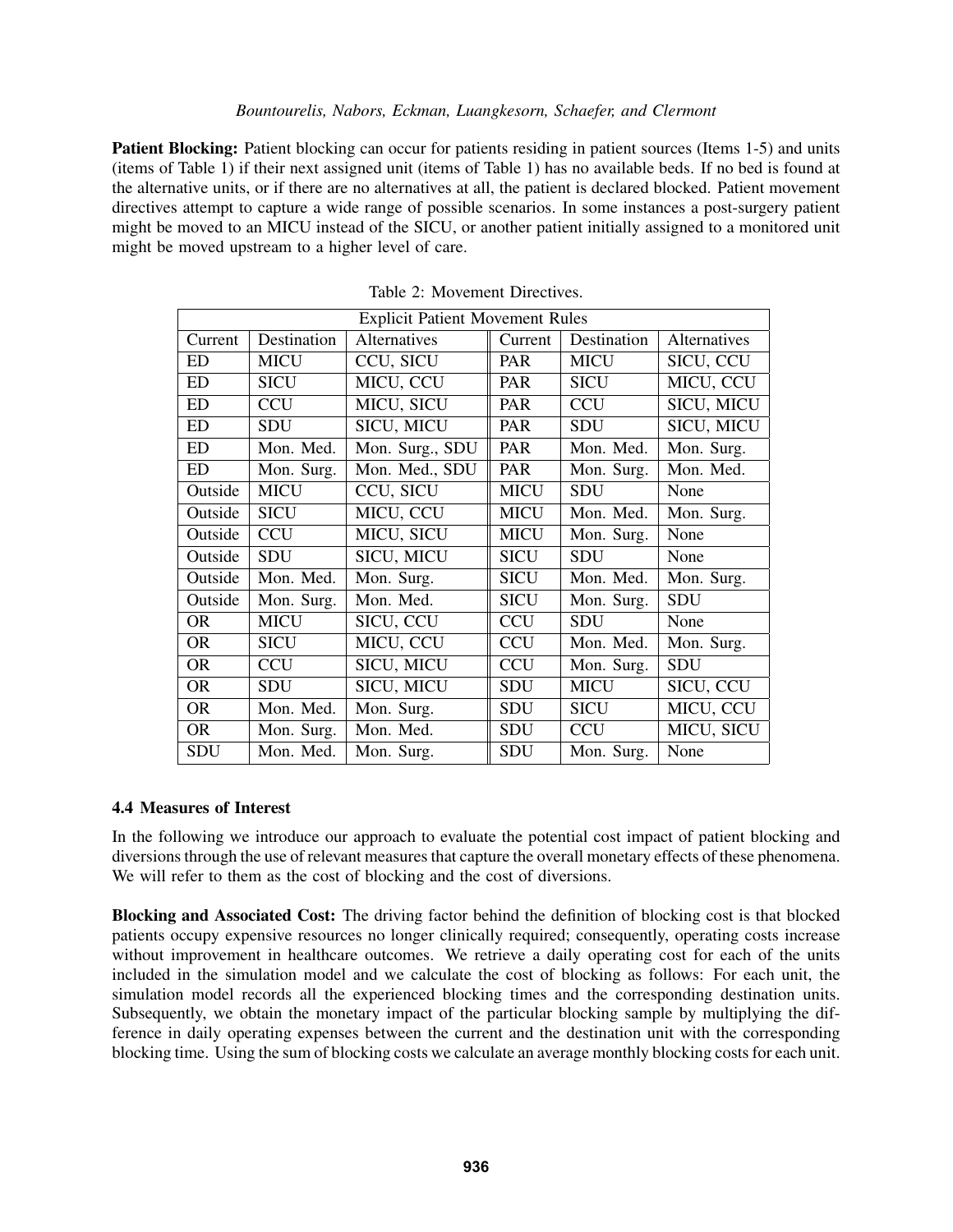Diversions and Associated Cost: From an analysis of VAPHS patient diversion data, we conclude that there are two types of diversions that represent the most substantial cost to the hospital: ICU and monitored diversions. ICU diversions are instances when a patient cannot be admitted to an intensive care unit (MICU, SICU, or CCU) and is diverted to another facility for immediate care. Monitored diversions differ from ICU diversions in that the patient is seeking admission to a lower-level monitored unit (monitored medical or monitored surgical unit). ICU diversions are the more expensive type with an estimated cost per episode of \$21,000 versus \$6,600 for monitored diversions. For our analysis, monthly average diversion costs are calculated by multiplying the average number of ICU and general diversion episodes by their respective cost estimates and summing.





Figure 1: Real vs Simulated occupancies for "Explicit" and "General" patient movement rules.

# 5 CASE STUDY

The case study presented in this section concerns the construction of an additional floor at the VAPHS and its impact on the blocking and diversion costs under different numbers and mixtures of beds. We allow the additional space to include a mixture of beds belonging to the ICU and monitored units of Table 1. It is evident that the evaluation of all possible configurations for a given number of beds can be a computationally demanding proposition. For example, the addition of nine beds of (potentially) six different kinds can result in a total of 2002 configurations. Furthermore, the model will have to be tested over different patient movement rules thus increasing significantly the total number of simulation runs. Therefore, to alleviate the computational effort we consider possible configurations with beds distributed between a maximum of two units; this results in *pure* and *pairwise* configurations for the total number of added beds (i.e., a pure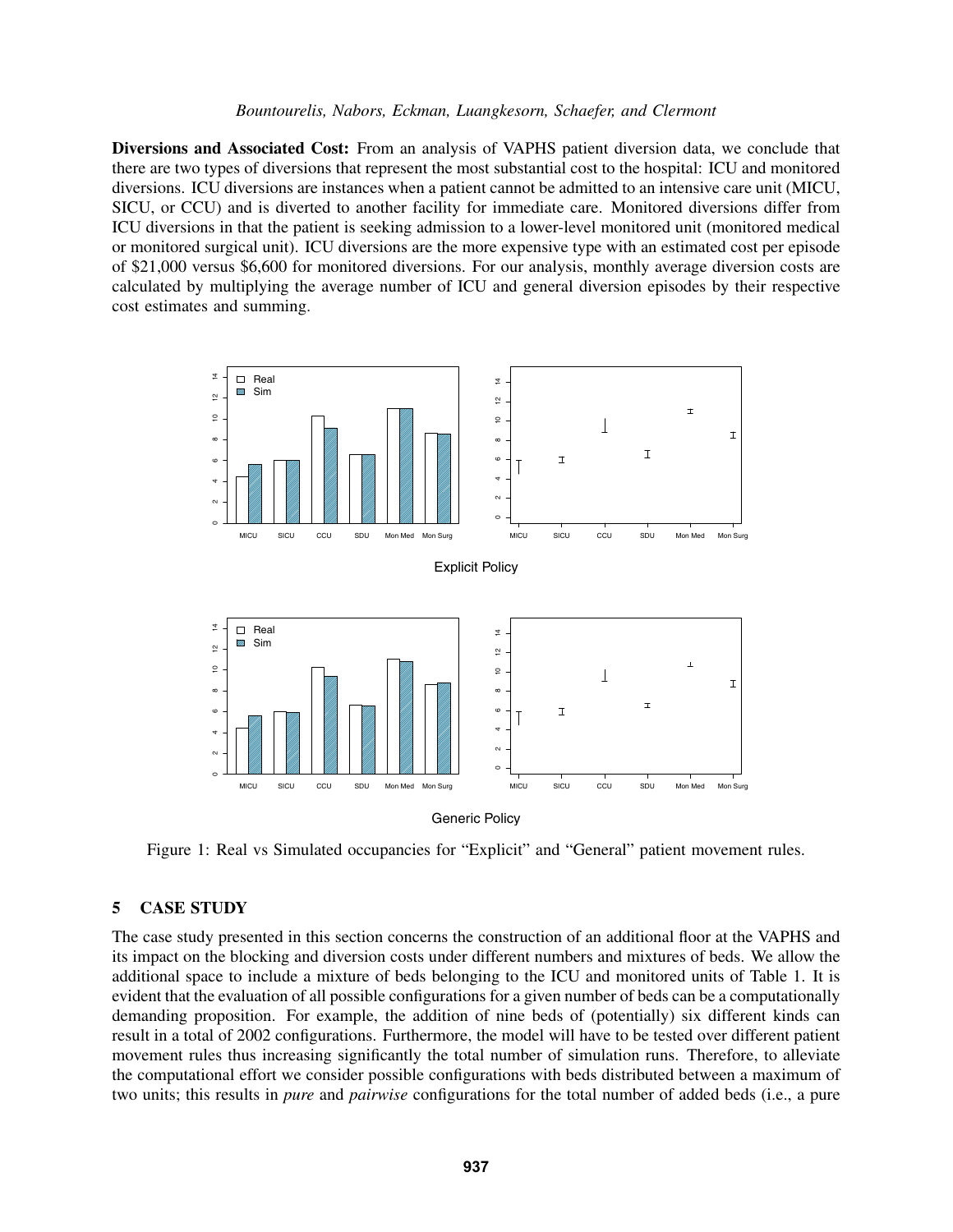configuration consists of a single bed type whereas a pairwise configuration consists of some combination of two bed types, for example, SDU and monitored beds).

To evaluate the sensitivity of simulation output with respect to patient movement rules, we perform our simulation runs over two sets of patient movement rules derived from the aforementioned modeling approches, the explicit and generic movement rules. The first set is illustrated in Table 2 and will be referred to as "Explicit". The second set will be referred to as "General". The starting point for out analysis is that both of the considered patient movement rules result in a *valid* simulation model with respect to the average unit bed unitilizations. As we illustrate in Figure 1, the average unit utilizations resulting from both models are close to the real bed utilizations observed from the analysis of patient flow data. In particular, for the model implementing the "Explicit" set of rules, the real utilization falls within the confidence interval produced by the model for all units except MICU and CCU. However we should note that the combined MICU and CCU model utilizations agree with the corresponding combined real utilizations. This is due to the fact that patient movement rules hardly discriminate between MICU and CCU thus leading to the observed imbalance. Similar observations pertain ot the model with the "General" set of rules. We have to note that we do not consider the non-monitored units of the facility due to the lack of reliable occupancy data. Furthermore, non-monitored facilities can be found in different parts of the tertiary facility and most often they do not experience congestion issues as is the case for higher level units.

The scope of this resource allocation case study can be summarized as follows: (i) examine the marginal difference of different bed levels with respect to the cost of blocking and diversions, (ii) highlight the trade-offs of each combination of bed type and level, i.e., increases and/or decreases of blocking and diversion costs that are observed by varying the combination of different bed types, and (iii) perform a sensitivity analysis that will explore the robustness of the aforementioned observations over the two sets of the considered patient movement rules.

#### 5.1 Simulation Output Analysis

We simulated all possible bed combinations resulting from the addition of 3 to 13 beds of pure and pairwise combinations of ICU, SDU and monitored units. Each configuration was simulated for 120 replications over a period of 12 months. The simulation output consisted of the following measures (i) an average monthly blocking cost, and (ii) the average monthly cost of ICU and general diversion episodes. An illustrative picture of the expected costs under the addition of different levels of beds is given by the plots of Figure 2. For each considered set of patient movement rules and additional bed levels, we demonstrate an "efficient frontier" of the configurations, i.e., the configurations with the best empirical blocking and diversion costs.

For each bed level and output measure we identify the set of the best configurations using a standard single-stage *subset selection* procedure. The procedure returns a subset (whose size can be random) that contains the best configurations with probability  $\geq$  0.95. For more details on the procedure and its implementational details we refer the reader to Boesel et al. (2003). We illustrate the most favorable configurations for the case of nine additional beds (expressed as a vector of additional beds to the current base configuration) at Tables 3 and 4.

The first general observation comes from Figure 2 and pertains to the marginal difference of the different levels of additional beds. The difference is greater for the "General" policy, a set of movement rules that result in greater movement flexibility when compared to "Explicit" policy. This observed difference of scale (particularly in terms of divergence cost) is a result of the increased freedom of movement made possible by the "General" set of movement rules. We notice that even if the shape of the "efficient frontiers" remain largely unchanged under the two sets of patient movement rules, their positioning in the cost scale is different. In particular, the curves corresponding to "General" rules indicate considerable savings with respect to diversion costs. This observation supports the conjecture that there is more room for patients moving upstream when we relax patient movement rules. Furthermore, it highlights another important attribute of large scale simulations; patient movement rules can greatly affect a particular statistic (in this case patient diversion costs) with its values changing up to 50%.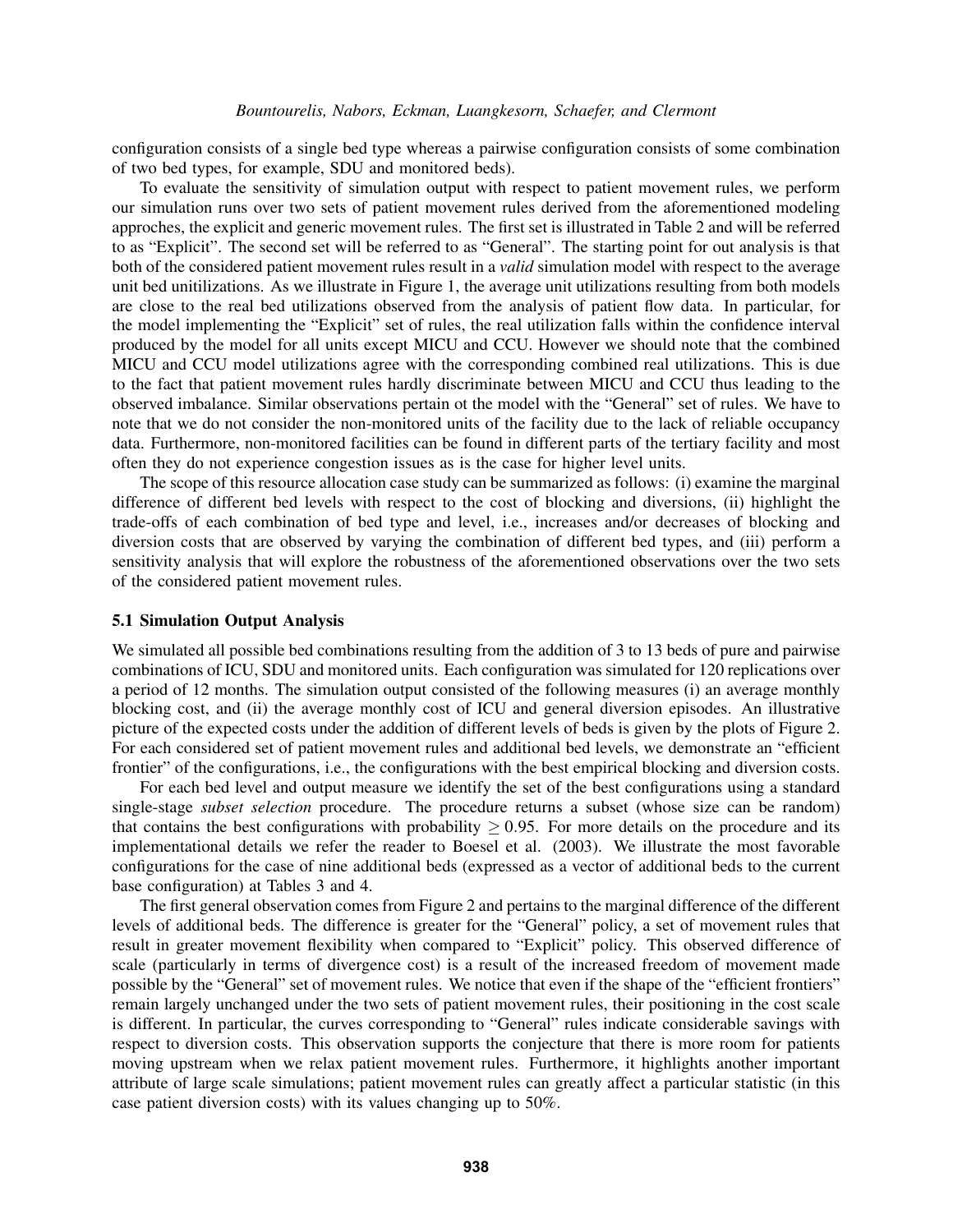

Figure 2: Frontiers for general and explicit movement rules. Solid lines connect solutions with the same number of added beds. The Basic configuration corresponds to the base bed configuration used in this experiment and the depicted bars to the confidence intervals for the considered output measures.

A second observation pertains to the most favorable bed configurations (for the case of nine additional beds) under the "Explicit" policy illustrated in Tables 3 and 4. We notice that for both considered measures a combination of SDU and monitored beds is a well balanced robust solution that seems to alleviate both blocking and diversions. These two bed types serve as down-stream beds for patients from the SICU, the unit responsible for the greatest portion of blocking expenses according to historical VAPHS data. So a mixed configuration impacts the overall cost of blocking and diversions in the following ways: (i) by alleviating blocking cost at the SICU for patients going downstream, (ii) by indirectly reducing ICU diversions through facilitating SICU patient throughput to SDU, and (iii) significantly reducing monitored diversions with the direct addition of monitored beds. Although the above observations do not contradict with intuition, we are able to quantify the optimal mixture of beds by selecting the configurations that belong to both sets of favorable configurations.

However, the picture is different when we examine the most favorable configurations under the "General" set of rules. As illustrated in Table 3, the best configurations with respect to patient blocking is a combination of SDU and monitored beds. However, as illustrated in Table 4, the best configuration with respect to patient diversions allocates all nine beds to the SICU. This is due to the fact that the more relaxed rules of "General" policy tend to direct patient flow "upstream", especially when there is enough capacity to do so. As a result, the increased SICU capacity mininimizes ICU diversions whereas the upstream patient flow has an alleviating effect on the general diversion episodes originating from the monitored units. In reality,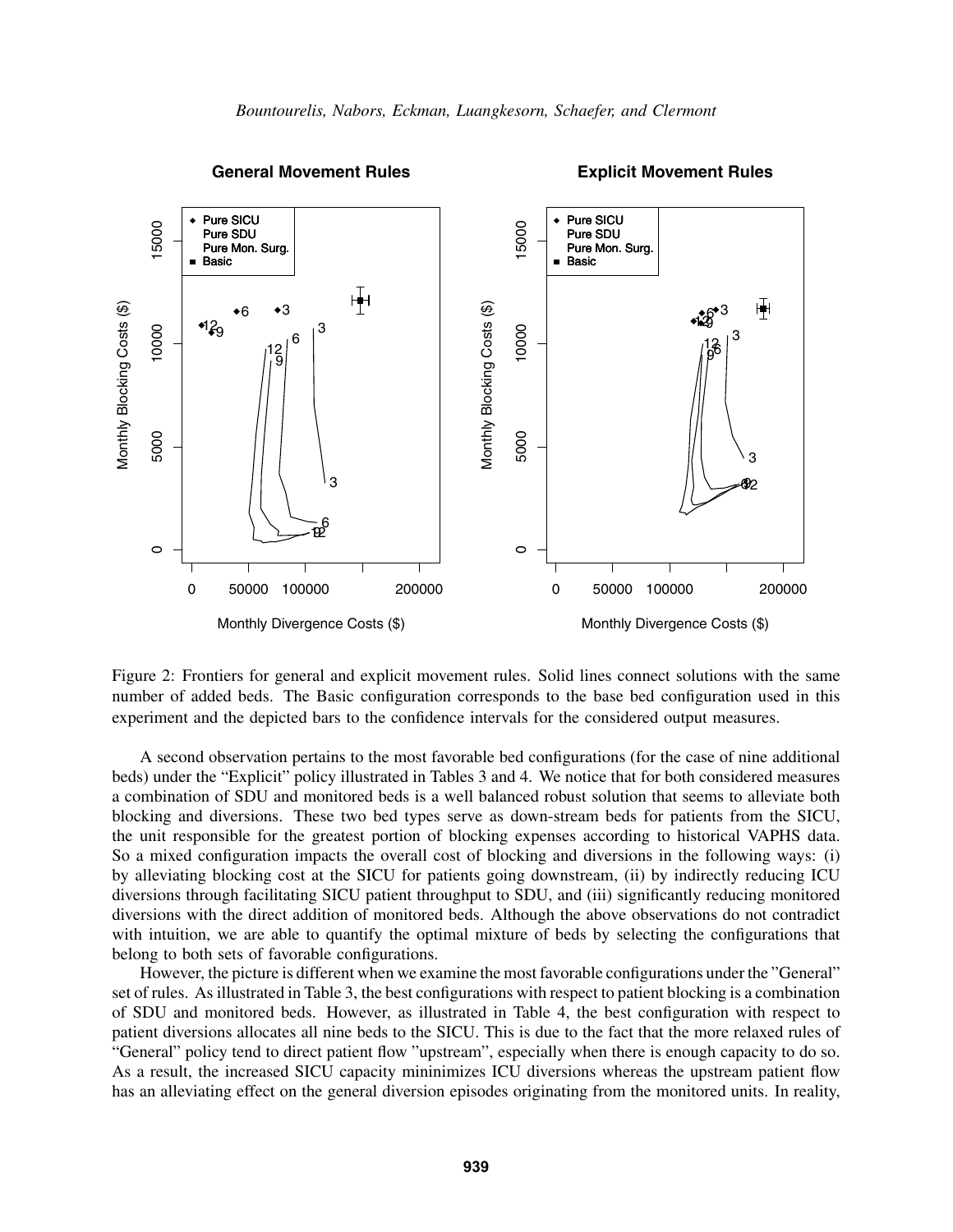such concentration of patients would be avoided since the daily cost of an ICU is greater than that of a less intensive care unit. This observation highlights one of the possible pitfalls when modeling complex healthcare systems; we might reach different conclusions under different but validated patient movement rules.

| <b>MICU</b> |  | SICU CCU SDU Mon Med Mon Surg | Policy   |
|-------------|--|-------------------------------|----------|
|             |  |                               |          |
|             |  |                               | Explicit |
|             |  |                               |          |
|             |  |                               |          |
|             |  |                               | Generic  |
|             |  |                               |          |

Table 3: Best solutions with respect to cost of patient blocking.

Table 4: Best solutions with respect to cost of patient diversions

|  |  | MICU SICU CCU SDU Mon Med Mon Surg | Policy   |
|--|--|------------------------------------|----------|
|  |  |                                    |          |
|  |  |                                    |          |
|  |  |                                    | Explicit |
|  |  |                                    |          |
|  |  |                                    |          |
|  |  |                                    | Generic  |

#### 6 DISCUSSION

In this article we present our work regarding a resource allocation project using a large scale simulation model. The challenges pertain to (i) the complexity of patient flow dictated by clinical practices and procedures, (ii) the implementation of pertinent patient movement rules that capture patient flow characteristics, and (iii) the sensitivity of the resource allocation schemes with respect to different sets of patient movement rules. We compile a simulation model able to implement complex patient movement scenarios in the face of congestion and conduct a sensitivity analysis of the considered simulation output over two sets of patient movement rules.

We conclude that different patient movement rules can affect patient flow statistics as well as lead to different conclusions when used to support resource allocation decisions. Furthermore, the work presented herein highlights the increasing need for the employment of sophisticated simulation software when modeling large healthcare systems. In particular, the need for incorporating complex movement rules and extensive model testing translates to software that deviates from the standard market packages and can be executed in parallel in computer clusters.

Future work includes the utilization of the simulation model to explore interventions beyond the realm of resource allocation problems. An open question is whether simulation models can provide the necessary fidelity to explore, for example, the benefits of truncating the LOS of a particular class of patients or the impact of arrival stream variations.

## ACKNOWLEDGMENTS

The authors would like to thank the staff of the VA Pittsburgh Healthcare System (VAPHS) Veterans Engineering Resource Center (VERC), Robert Monte, Matthew Jenkins, Scott Moore, Nicholas Katich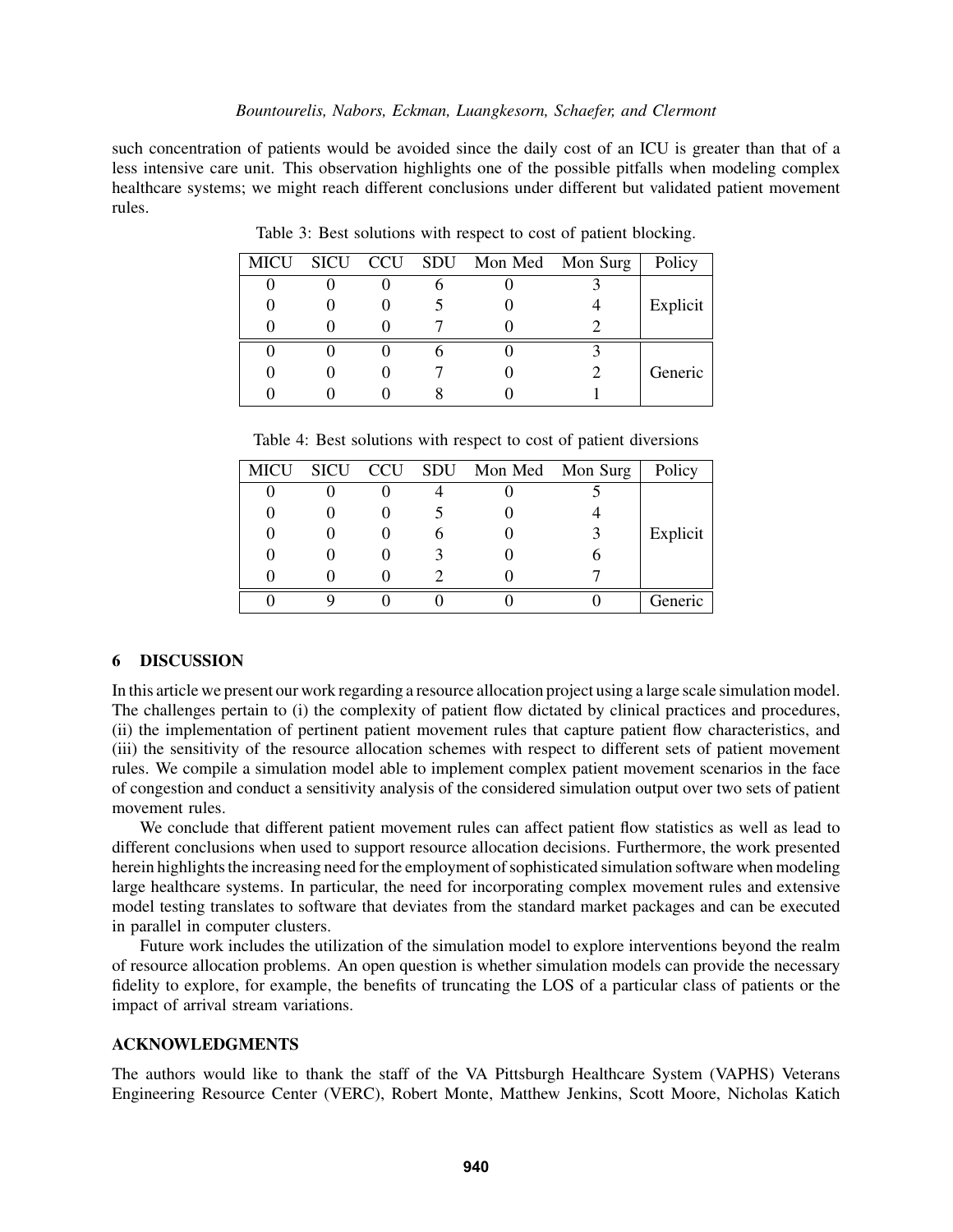and Ian Joos for their assistance and feedback. We would also like to thank our SME, Joyce Ewing, Kathleen Fritz, Joan Garloff, Paul Rogers, MD, and John Hotchkiss, MD. This material is based upon work supported by the Department of Veterans Affairs (VA), Veterans Health Administration, Office of Research and Development. The contents of this document do not represent the views of the Department of Veterans Affairs or the United States Government.

# **REFERENCES**

- Boesel, J., B. L. Nelson, and S.-H. Kim. 2003. "Using Ranking and Selection to "Clean Up" after Simulation Optimization". *Operations Research* 51 (5): 814–825.
- Bountourelis, T., L. Luangkesorn, A. Schaefer, L. Maillart, S. Nabors, and G. Clermont. 2011, December. "Development and validation of a large scale ICU simulation model with blocking". In *Proceedings of the 2011 Winter Simulation Conference*, edited by S. Jain, R. R. Creasey, J. Himmelspach, K. P. White, and M. Fu, 1143–1153. Piscataway, New Jersey: Institute of Electrical and Electronics Engineers, Inc.
- Groeger, J. S., K. K. Guntupalli, M. Strosberg, N. Halpern, R. C. Raphaely, F. Cerra, and W. Kaye. 1993. "Descriptive analysis of critical care units in the United States: patient characteristics and intensive care unit utilization". *Critical Care Medicine* 21 (2): 279–291.

OMNeT++ Community 2001. "OMNeT++ Network Simulation Framework". http://www.omnetpp.org.

Teng, S.-O., W.-S. Lee, T.-Y. Ou, Y.-C. Hsieh, W.-C. Lee, and Y.-C. Lin. 2009. "Bacterial contamination of patients' medical charts in a surgical ward and the intensive care unit: impact on nosocomial infections.". *Journal of Microbiology, Immunology and Infection* 42 (1): 86–91.

# AUTHOR BIOGRAPHIES

THEOLOGOS BOUNTOURELIS is a Research Assistant Professor at the Department of Industrial Engineering at the University of Pittsburgh. He received a B.S. in Mathematics from the Aristotle University of Thessaloniki, Greece, and a PhD in Operations Research from the Georgia Institute of Technology. His research interests, are in the area of Markov Decision processes, Machine Learning theory, Simulation and its applications in various technological contexts including HealthCare applications. His email address is thb28@pitt.edu.

SPENCER G. NABORS is a Post Doctoral Scholar and Clinical Care Physician in the Department of Critical Care Medicine at the University of Pittsburgh Medical Center and the Department of Veterans Affairs (VA) Pittsburgh Healthcare System. He received his BA in Bio-Chemistry and Philosophy from New York University, College of Arts and Sciences, his MA in Bio-Clinical ethics from New York University, Graduate School of Arts and Sciences, his MPH in Health Policy & Management from Columbia University, Mailman School of Public Health and his MD from SUNY Downstate, College of Medicine. His research interests include Process Modeling, Simulation and its applications in various clinical practices, Management Sciences and Critical Care Ultrasound technologies. His work is supported by a training grant from the National Institutes of Health (HL07820). His email address is naborssg@upmc.edu.

DAVID ECKMAN is an Undergraduate Research Assistant in the Department of Industrial Engineering at the University of Pittsburgh. His research interests include logistics and scheduling in health care and transportation settings. His email address is dje14@pitt.edu.

LOUIS LUANGKESORN is a Research Assistant Professor in the Department of Industrial Engineering at the University of Pittsburgh. He received a B.S. in General Engineering and a B.A. in Political Science from the University of Illinois-Urbana, an M.A. in Science, Technology and Public Policy from The George Washington University, and a Ph.D. in Industrial Engineering and the Management Sciences from Northwestern University. His research interests include logistics and resource management in health